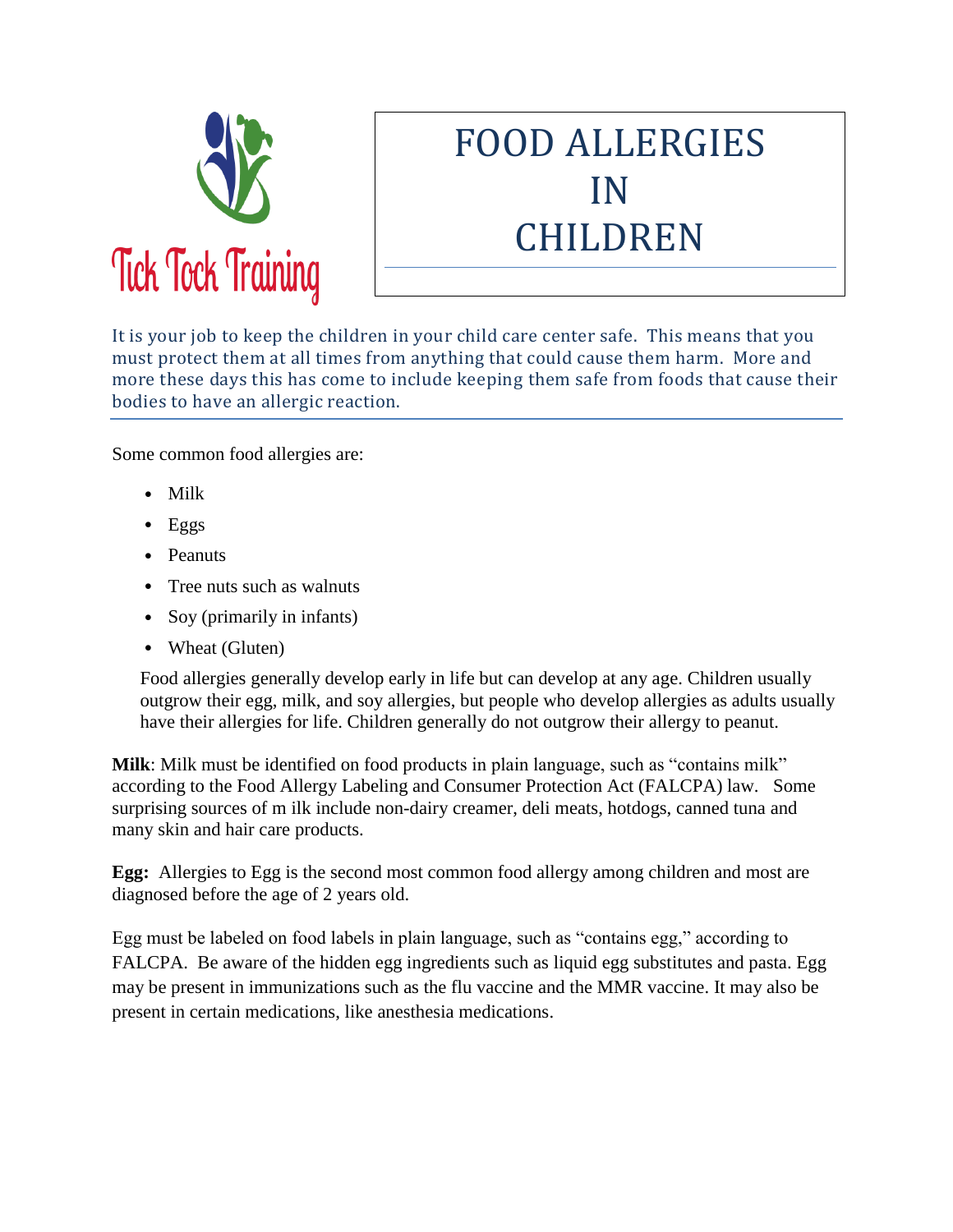**Peanut:** According to Jill Castle, Ms. Rd in her article "A Guide To Most Common Food Allergen's" Approximately 1.6% of children and 0.6% of adults are allergic to peanut. There is evidence that the rate of peanut allergy is increasing and studies are ongoing in search of a cure for peanut allergy. Peanut allergy is a life-threatening allergy because rates of anaphylaxis are higher than that of milk, egg or wheat allergy. Only about 20% of children will outgrow their peanut allergy.

Peanuts grow underground (not in trees like tree nuts) and are part of the legume family, which also is home to soybeans, peas, lentils and beans. Having a peanut allergy does not mean you have a greater risk for allergy to beans and other legumes. It is estimated that 25-40% of people with a peanut allergy also have a tree nut allergy.

Peanuts in food products must be labeled according to FALCPA, in plain language on the package. Peanut butter is used in unlikely products like chili as a thickener, and in pet food. Peanut oil can be found in skin care products.

**Tree Nuts:** About 9% of children with a tree nut allergy will outgrow it. Tree nuts include a broad range of nuts, such as walnuts, pecans, pistachios, hazelnuts, almonds and more essentially every nut that isn't a peanut. Due to the risk of cross-contact, individuals with tree nut allergy may also avoid peanuts. The risk of anaphylactic reaction to tree nuts is higher than that to milk, egg or wheat. It is possible to be allergic to one nut and not to others; or to be allergic to two types of tree nuts and not others. The recommendation is to avoid all tree nuts if you are allergic to one or any tree nut.

Tree nuts must be labeled on the ingredients label or food package in plain language, according to FALCPA. Tree nuts can be found in cereals, crackers, cookies, candy, chocolates and some cold cuts.

**Soy:** About 0.4% of children are allergic to soy; soy is not a major allergen for adults. Many children with a soy allergy will outgrow it by age 3, and most will outgrow it by age 10. Reactions to soy tend to be mild, however, although rare, severe reactions can occur. Children who are allergic to soy may also be allergic to milk. Individuals with a soy allergy must avoid all foods and non-food products containing and/or made with soy.

Soy must be labeled on food packages in plain language, for example, "contains soy," according to FALCPA. Many foods contain soy so be sure to read the ingredients label.

**Wheat:** Approximately 20% of children who are allergic to wheat will be allergic to other grains, so check with their allergist to see if foods containing barley, rye or oats are okay to eat. Many kids will outgrow a wheat allergy by the age of 3 years. Celiac disease requires avoidance of gluten, which is found in wheat, rye, barley and contaminated oat products; many individuals with celiac disease follow a wheat-free diet but must also avoid other sources of gluten.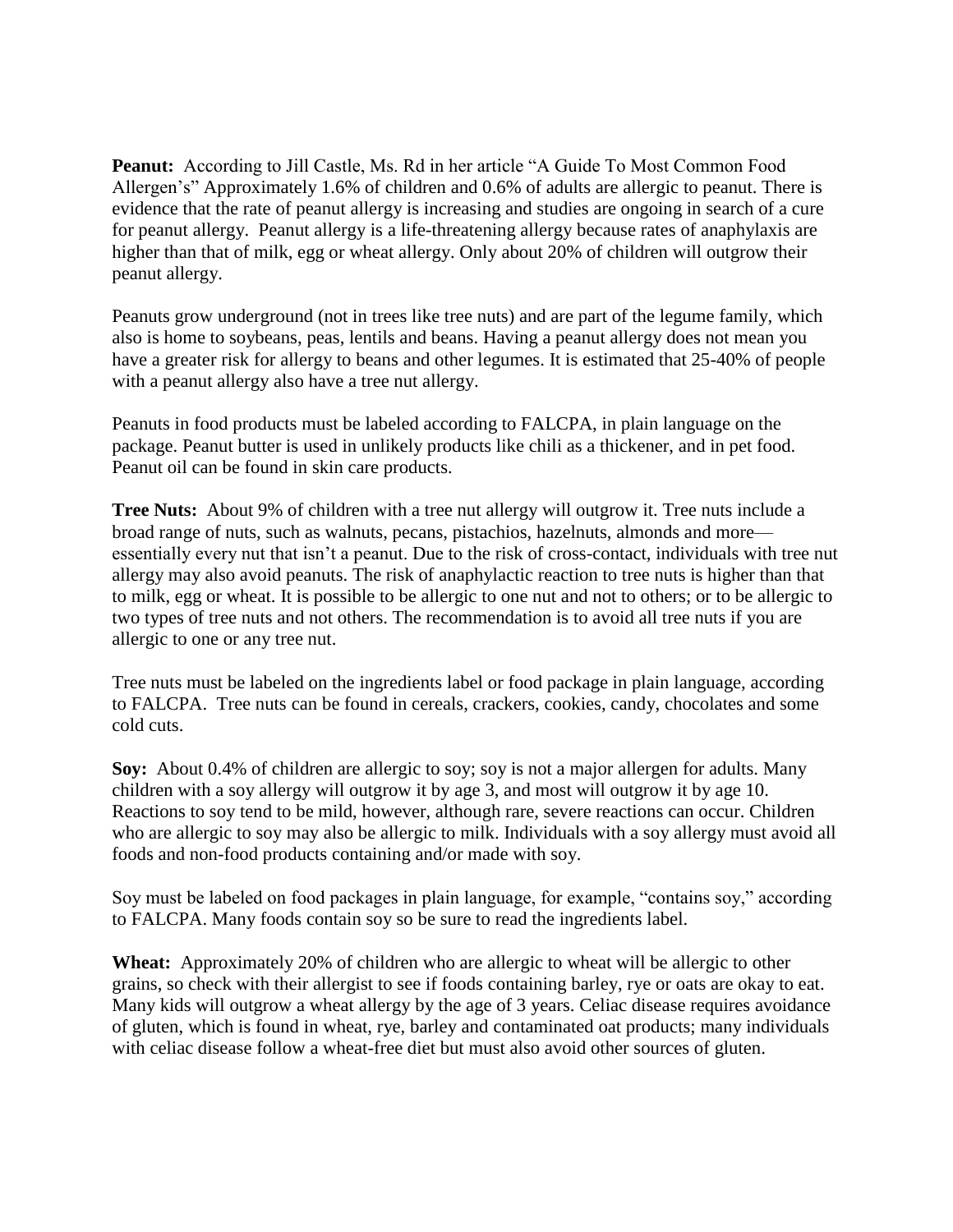Wheat is the predominant grain in the American diet so it can be tricky to avoid. It is found in a variety of foods including breads, cereals, and crackers, as well as in unlikely foods like soy sauce, deli meats, ice cream and imitation crabmeat. Wheat can also be found in non-food items such as Play-Doh and glue. These items must also be completely avoided by children with this type of allergy.

## THINGS TO KEEP AN EYE OUT FOR:

- 1. Skin Symptoms
	- a. Hives
	- b. Swelling
	- c. Skin Rash
- 2. Gastrointestinal Symptoms
	- a. Stomach Cramps
	- b. Nausea
	- c. Vomiting
	- d. Diarrhea
- 3. Respiratory Symptoms
	- a. Runny Nose
	- b. Difficulty Breathing
	- c. Tightening of the Throat
- 4. Oral Symptoms
	- a. Itching
	- b. Swelling
	- c. Hives in mouth or on tongue or roof of mouth
- 5. Systemic Symptoms
	- a. Rapid drop in blood pressure
	- b. Anaphylactic shock

Managing Food Allergies:

A. Establish a written policy on parent/caregiver responsibilities – Parents must know what you will and will not feed their children and how you will respond to an allergy should one occur. B. Secure a physician's statement of food allergy and food restrictions – this is the law and will

help staff know what to look for and how to respond.

C. Train food preparation staff.

D. Secure authorization to give medication if a life-threatening reaction occurs. Train staff to administer medications and how to use epi-pens and other auto-injectors.

E. Seek professional advice for children with multiple food allergies.

F. Be matter-of-fact about a child's food restrictions.

G. Plan meals that everyone can eat.

H. Read food labels.

I. Make nutrient equivalent food substitutions. For example, apple juice is not a substitute for milk.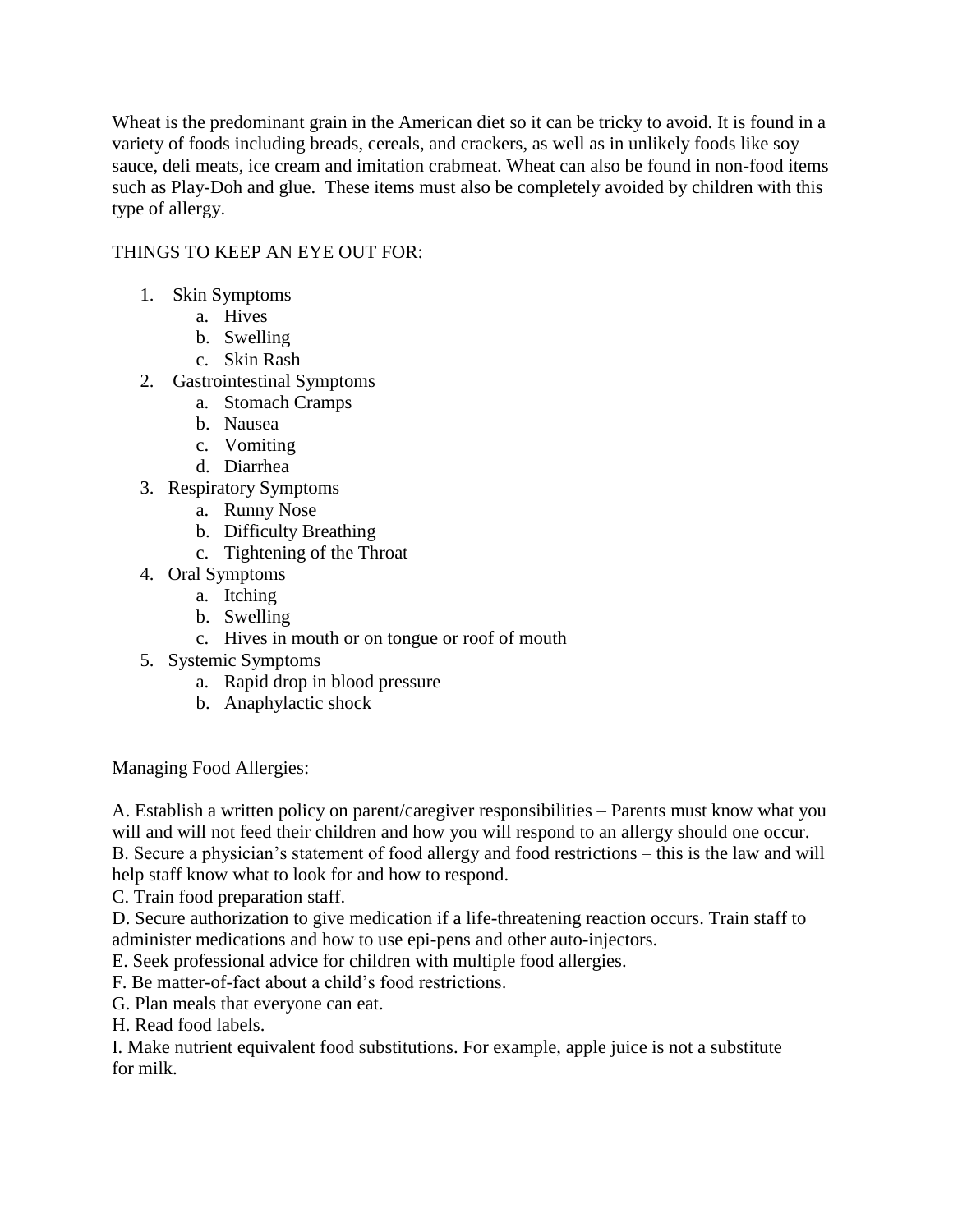Remember that children generally hate being singled out. Become skilled at planning menus that everyone can eat. When you find that you must make substitutions for a child, be sure that what she gets is as nice as what everyone else is getting. Don't make it too spectacular, though, or you'll have everyone else clamoring for that special treatment!

#### Remember:

(a) You must have written approval from a physician or a registered or licensed dietician in the child's records to serve a child a therapeutic or special diet. You must give this information to all employees preparing and serving food.

(b) You must discuss recurring eating problems with the child's parent.

(c) You may encourage but must not force children to eat.

(d) You must not serve nutrient concentrates and supplements such as protein powders, liquid protein, vitamins, minerals, and other nonfood substances without written instructions from a physician.

For the menu:

- (1) Post daily menus showing all meals and snacks prepared and served by the child-care center where parents and others can see them.
- (2) Substitutions must be of comparable food value. Keep a record of any substitutions made.
- (3) Date menus and keep copies for review for three months.
- (4) If you rotate menus, keep a record of which menu was used for each date.

## LET'S TAKE A LOOK:

Two children in your center have food allergies or intolerances.

Sue is allergic to peanuts. If she eats a food containing peanuts she breaks out in hives, wheezes and vomits.

Juan is lactose-intolerant and he cannot handle the sugar found in milk or milk products. If he does eat any food containing milk or milk products, Juan develops stomach cramps and diarrhea. Medical orders are on file instructing that Sue receive peanut-free foods and Juan be served milk-free meals. The order also directs that Juan have soy milk available to him at breakfast and lunch.

The regular lunch meal planned for today is:

Cheeseburger on a bun Carrot sticks with ranch dressing dip Tater tots Apple slices with peanut butter Choice of milk